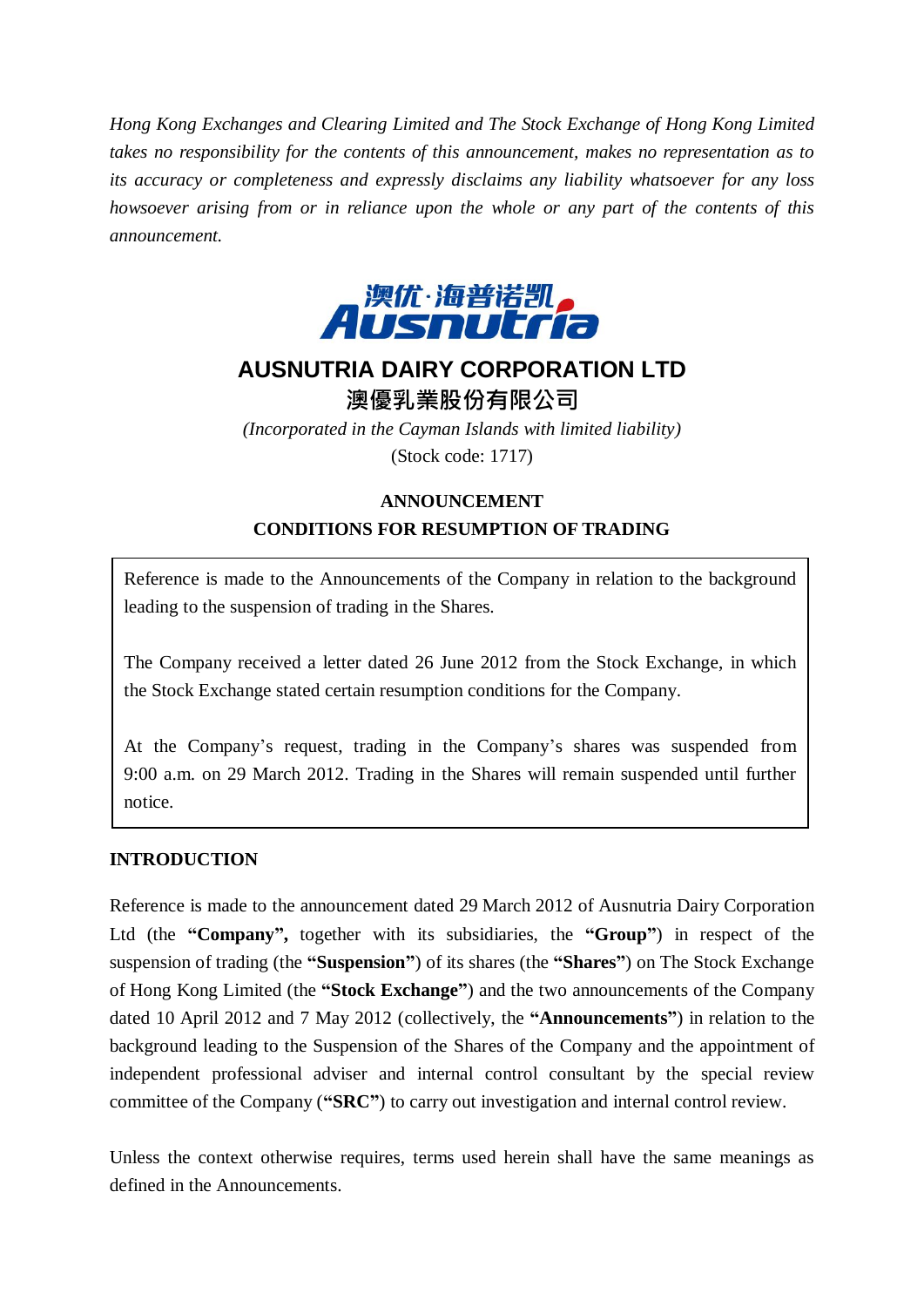### **CONDITIONS FOR RESUMPTION OF TRADING OF SHARES**

On 26 June 2012, the Company received a letter from the Stock Exchange, in which the Stock Exchange stated the following resumption conditions for the Company:

- (a) ensure the independent professional adviser engaged by the SRC to conduct forensic audit and investigation to address all the Unresolved Issues raised in the EY Letter;
- (b) inform the market of all information (including those matters highlighted in the EY Letter and the findings of the independent professional adviser in this regard) that is necessary to appraise the Group's position, including their implications to the Group's assets, financial and operational position;
- (c) publish all outstanding financial results and report, and address any concerns raised by the Company's auditors through qualifications in their audit report or otherwise; and
- (d) demonstrate that there are no significant deficiencies in the Group's corporate governance, and that the Company has put in place adequate financial reporting procedures and internal control systems to meet obligations under the Listing Rules.

The Company should also comply with the Listing Rules and all applicable laws and regulations in Hong Kong and its place of incorporation before resumption.

The Stock Exchange may modify any of the above and/or impose further conditions at its discretion.

The Company shall make further announcement if it is aware of any material development in respect of the above matter when appropriate.

#### **SUSPENSION OF TRADING**

At the Company's request, trading in the Company's shares was suspended from 9:00 a.m. on 29 March 2012, and will remain suspended until further notice.

> By order of the Board **Ausnutria Dairy Corporation Ltd Wu Yueshi** *Chairman*